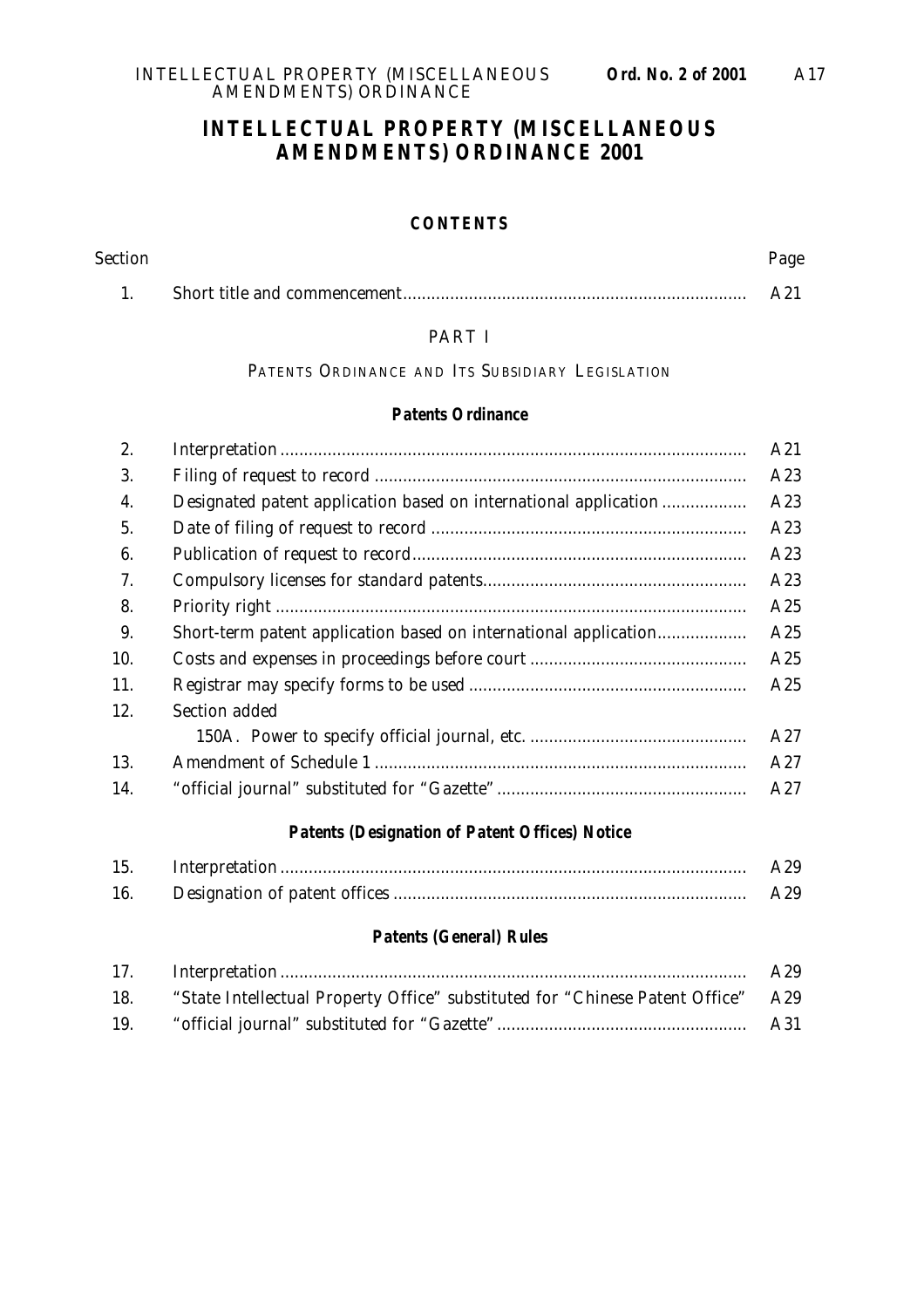#### Section Page

#### PART II

#### REGISTERED DESIGNS ORDINANCE AND ITS SUBSIDIARY LEGISLATION

#### **Registered Designs Ordinance**

| 20. |                                 | A31 |
|-----|---------------------------------|-----|
| 21. |                                 | A31 |
| 22. |                                 | A31 |
| 23. |                                 | A31 |
| 24. |                                 | A31 |
| 25. | Section added                   |     |
|     |                                 | A33 |
| 26. |                                 | A33 |
|     | <b>Registered Designs Rules</b> |     |
| 27. |                                 | A35 |
|     | PART III                        |     |

# REPEAL OF OBSOLETE RULES

| 20<br>60. |  |  |
|-----------|--|--|
|-----------|--|--|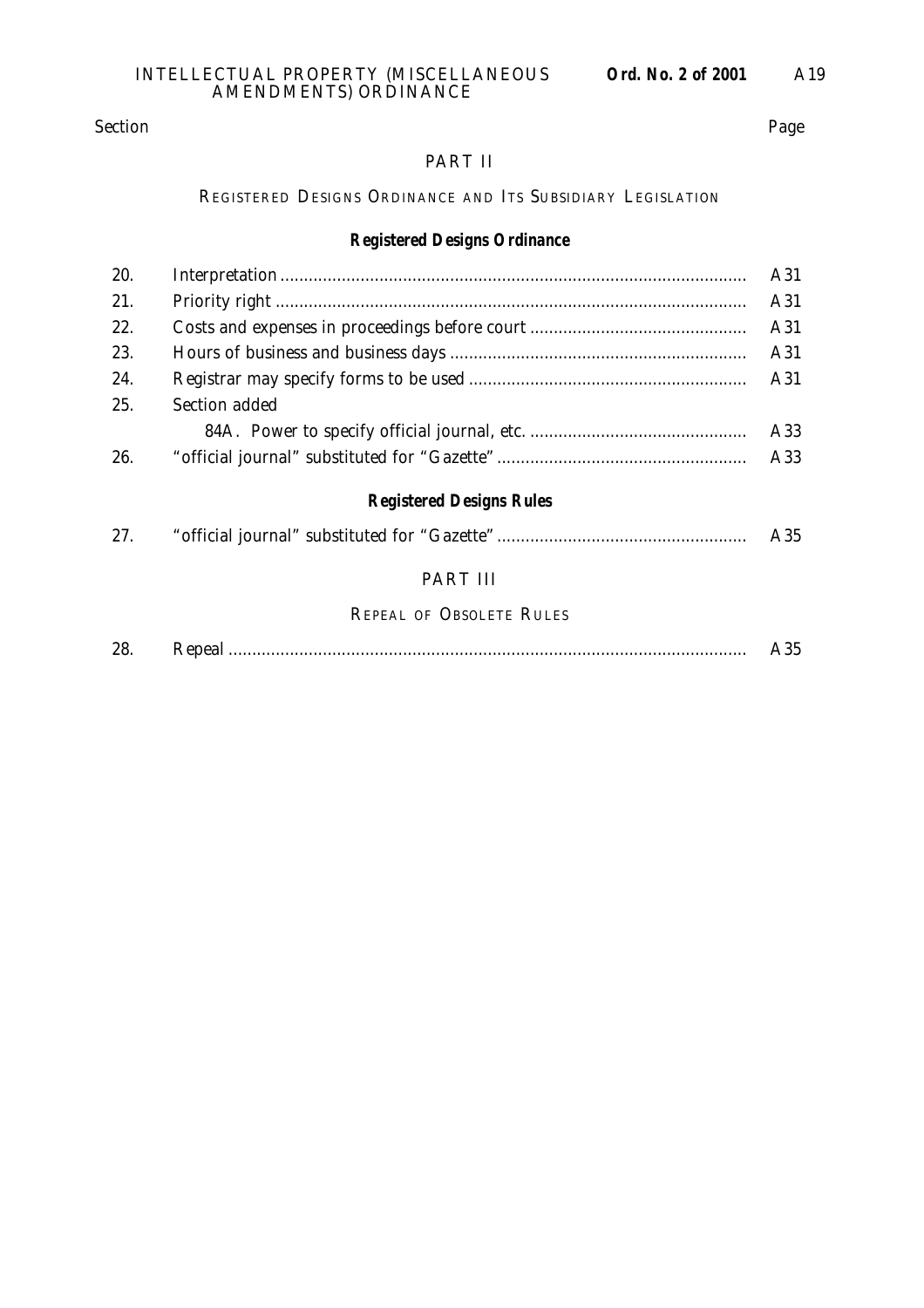### **HONG KONG SPECIAL ADMINISTRATIVE REGION**

ORDINANCE NO. 2 OF 2001



TUNG Chee-hwa Chief Executive 15 February 2001

 $[$   $]$ 

An Ordinance to amend the Patents Ordinance and the Registered Designs Ordinance, and to provide for related matters.

Enacted by the Legislative Council.

#### **1. Short title and commencement**

(1) This Ordinance may be cited as the Intellectual Property (Miscellaneous Amendments) Ordinance 2001.

(2) This Ordinance shall come into operation on a day to be appointed by the Secretary for Commerce and Industry by notice published in the Gazette.

#### PART I

PATENTS ORDINANCE AND ITS SUBSIDIARY LEGISLATION

#### **Patents Ordinance**

#### **2. Interpretation**

Section 2(1) of the Patents Ordinance (Cap. 514) is amended—

- (*a*) in the definition of "Paris Convention", by adding ", as revised or amended from time to time" after "1883";
- (*b*) in the definition of "Patent Cooperation Treaty", by adding ", as revised or amended from time to time" after "1970";
- (*c*) in the definition of "World Trade Organisation Agreement", by adding ", as revised or amended from time to time" after "1994";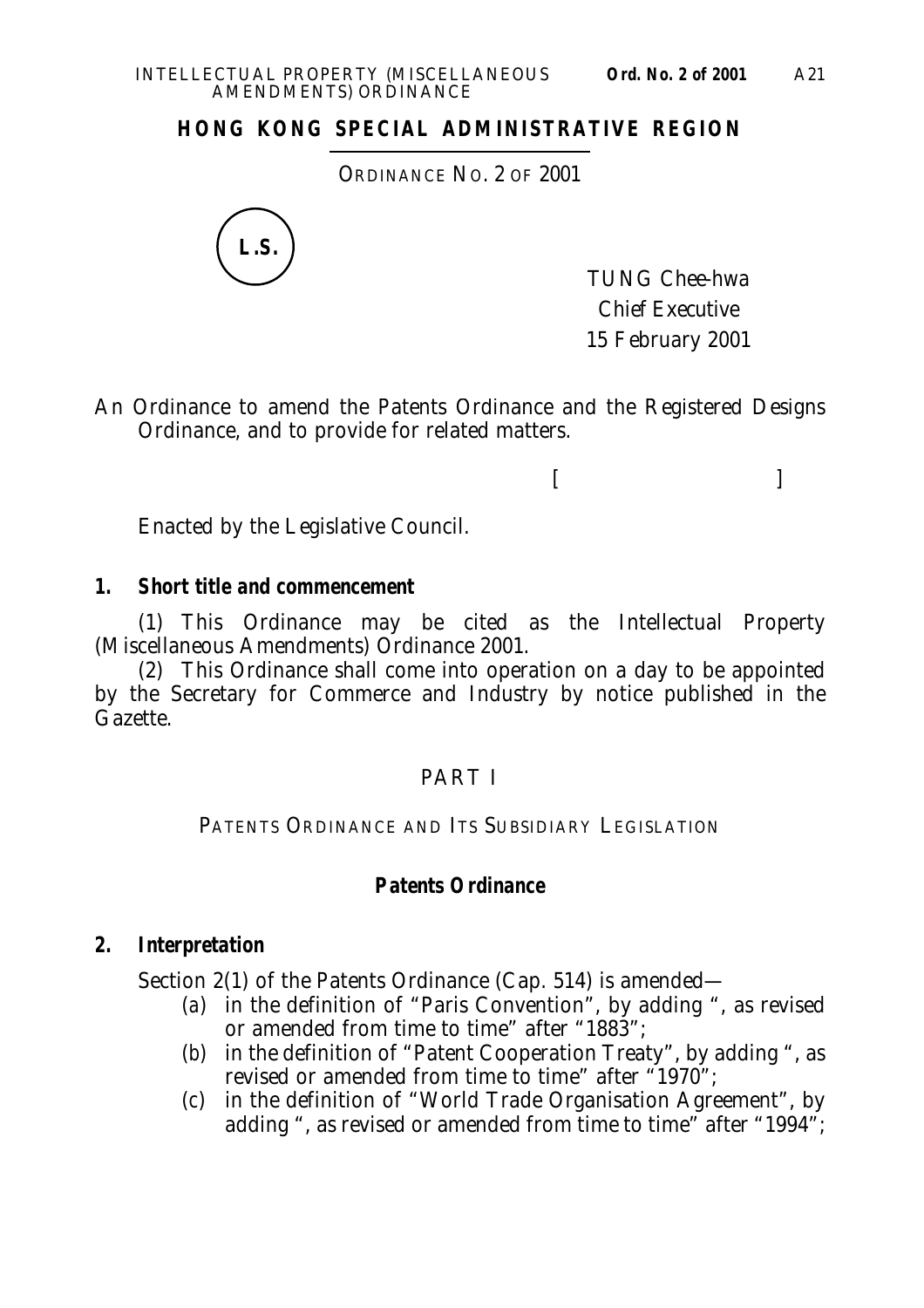- (*d*) by adding—
	- " "official journal" (  $\forall \vec{r} \pm \vec{r}$  means the publication for the time being specified under section 150A as the official journal of record;".

# **3. Filing of request to record**

Section 15(2) is amended—

- (*a*) in paragraph (*e*), by repealing everything before subparagraph (i) and substituting—
	- "(*e*) where priority is claimed under section 98 in respect of a right of priority enjoyed in the designated patent office on the basis of an earlier application as mentioned in that section, a statement that indicates the details of—";
- (*b*) in paragraph (*f*)—
	- (i) by repealing "a statement indicating whether or not" and substituting "where";
	- (ii) by repealing everything after "non-prejudicial disclosure" and substituting ", a statement that indicates the prescribed details relating to the previous disclosure; and".

## **4. Designated patent application based on international application**

Section 16(*c*) is repealed.

# **5. Date of filing of request to record**

Section  $17(1)(c)(ii)$  is amended—

- (*a*) by adding "(if any)" after "number";
- (*b*) by adding "(if any)" after "date".

# **6. Publication of request to record**

Section 20(1)(*c*) is amended by adding "and" at the end.

# **7. Compulsory licenses for standard patents**

Section 64(7)(*b*) is amended by repealing "the licence on".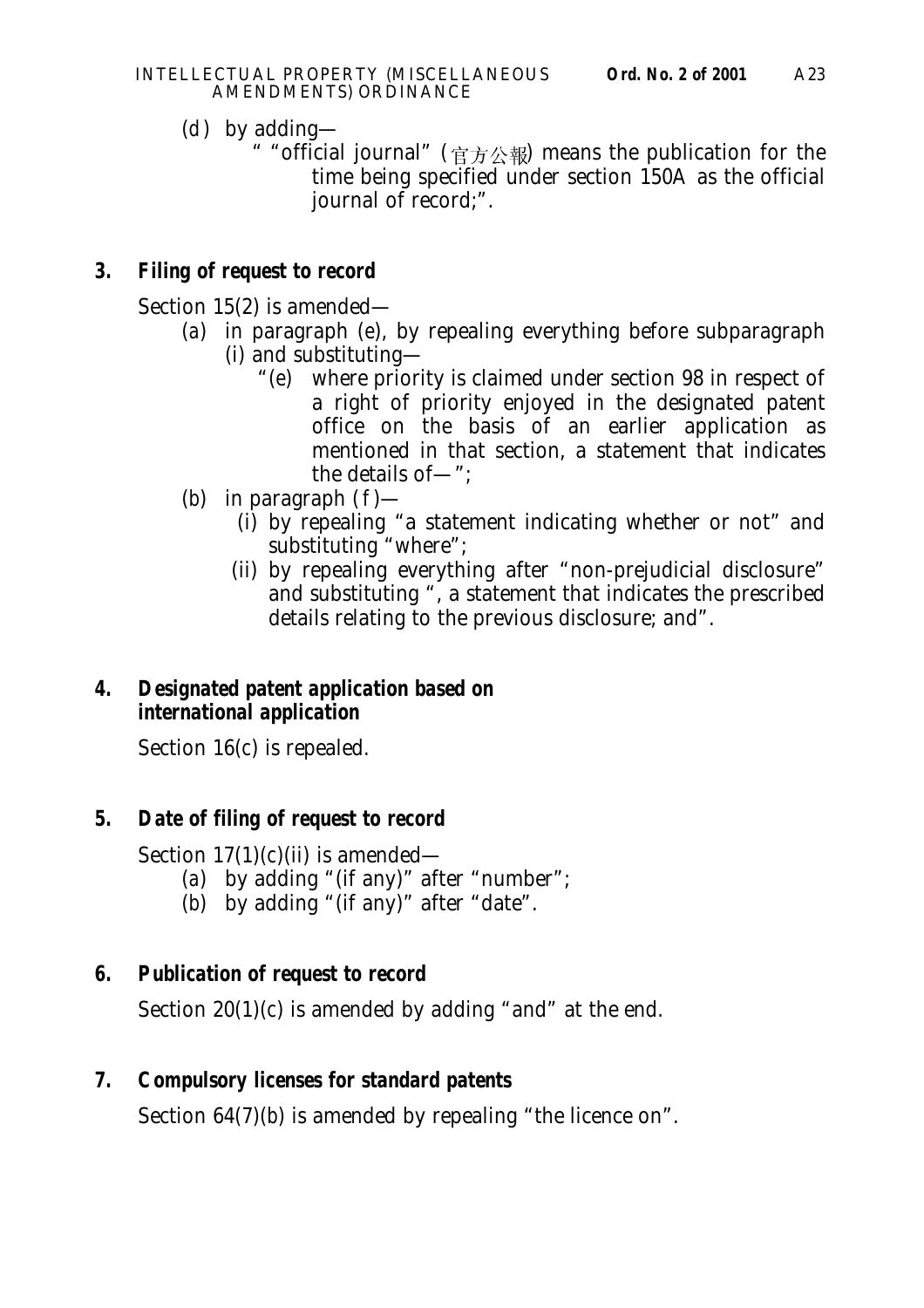## **8. Priority right**

Section 110 is amended by adding—

"(3A) A right of priority arising as a result of the filing in or for any Paris Convention country or WTO member country, territory or area of an application for a patent or other protection in respect of an invention, or an application for a short-term patent under this Part, may be assigned or otherwise transmitted, either with the application or independently; and the reference in subsection (1) to the person's "successors in title" shall be construed accordingly.".

# **9. Short-term patent application based on international application**

Section 125 is amended—

- (*a*) in subsection (3)(*d*) and (*e*), by repealing "Chinese Patent Office" and substituting "State Intellectual Property Office";
- (*b*) in subsection (6), by repealing everything after "section," and substituting " "State Intellectual Property Office" (國家知識產權 ) means the State Intellectual Property Office established under the laws of the People's Republic of China the functions of which include the granting of patents for inventions.".

# **10. Costs and expenses in proceedings before court**

Section 136(1) is amended by repealing everything between "reasonable" and the full stop.

# **11. Registrar may specify forms to be used**

Section 150 is amended by adding—

"(3) A notice published under subsection (1) shall not be regarded as subsidiary legislation for the purpose of section 34 of the Interpretation and General Clauses Ordinance (Cap. 1).".

# **12. Section added**

The following is added—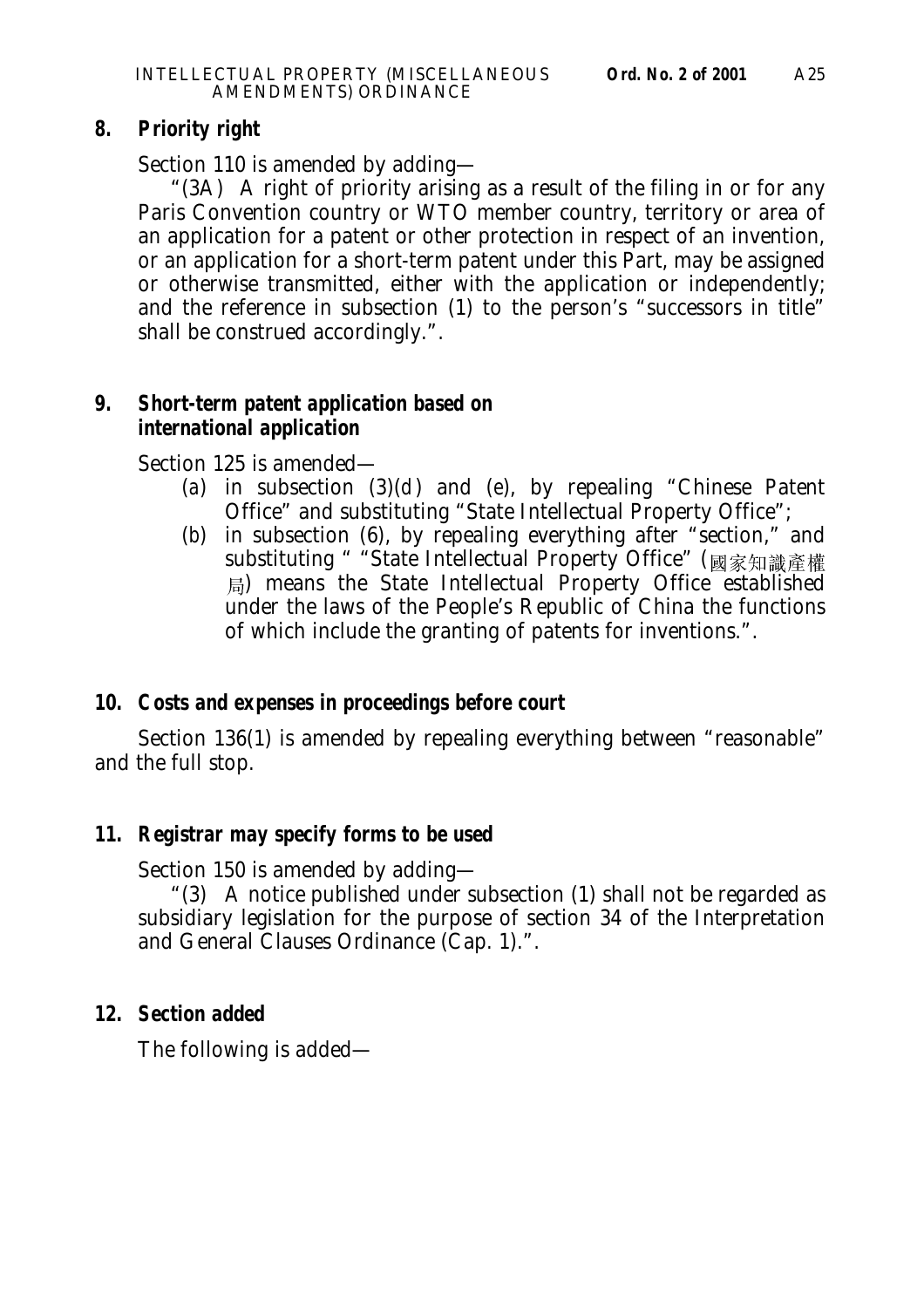#### "**150A. Power to specify official journal, etc.**

(1) The Registrar may from time to time, by notice published in the Gazette, specify a publication to be the official journal of record for the purposes of this Ordinance, with effect as of the date specified in the notice.

(2) Where a publication is specified under subsection (1), every notice, request, document or other matter required by this Ordinance or the rules to be published in the official journal shall, from the effective date specified in the notice, be published in the publication so specified, and any reference in this Ordinance or the rules to the official journal shall be construed accordingly.

(3) The Registrar may publish or cause to be published a journal in which there may be published such documents and information relating to a patent or an application for a patent as the Registrar thinks fit.

(4) For the avoidance of doubt, the Registrar may specify the Gazette or the journal referred to in subsection (3) to be the official journal of record.

(5) A publication specified under subsection (1) and the journal referred to in subsection (3) need not be in a documentary form.

(6) A notice published under subsection (1) shall not be regarded as subsidiary legislation for the purpose of section 34 of the Interpretation and General Clauses Ordinance (Cap. 1).".

## **13. Amendment of Schedule 1**

Section 153 is amended—

- (*a*) in paragraph (*b*)(ii), by repealing the full stop and substituting ":  $\overline{\text{and}}$ ":
- (*b*) by adding—
	- "(*c*) otherwise amend Schedule 1.".

# **14.** "**official journal**" **substituted for** "**Gazette**"

Sections 20(1)(*c*), 27(3)(*c*), 29(3), 30(2), 34(2), 35(2), 39(1)(*a*), 40(3), 41(3), 43(3)(*b*), 44(3) and (6), 46(5), 48(3), 64(4), 66(2)(*a*), 118(2)(*c*), 126(1)(*a*), 148(1) and 150(1) are amended by repealing "Gazette" and substituting "official journal".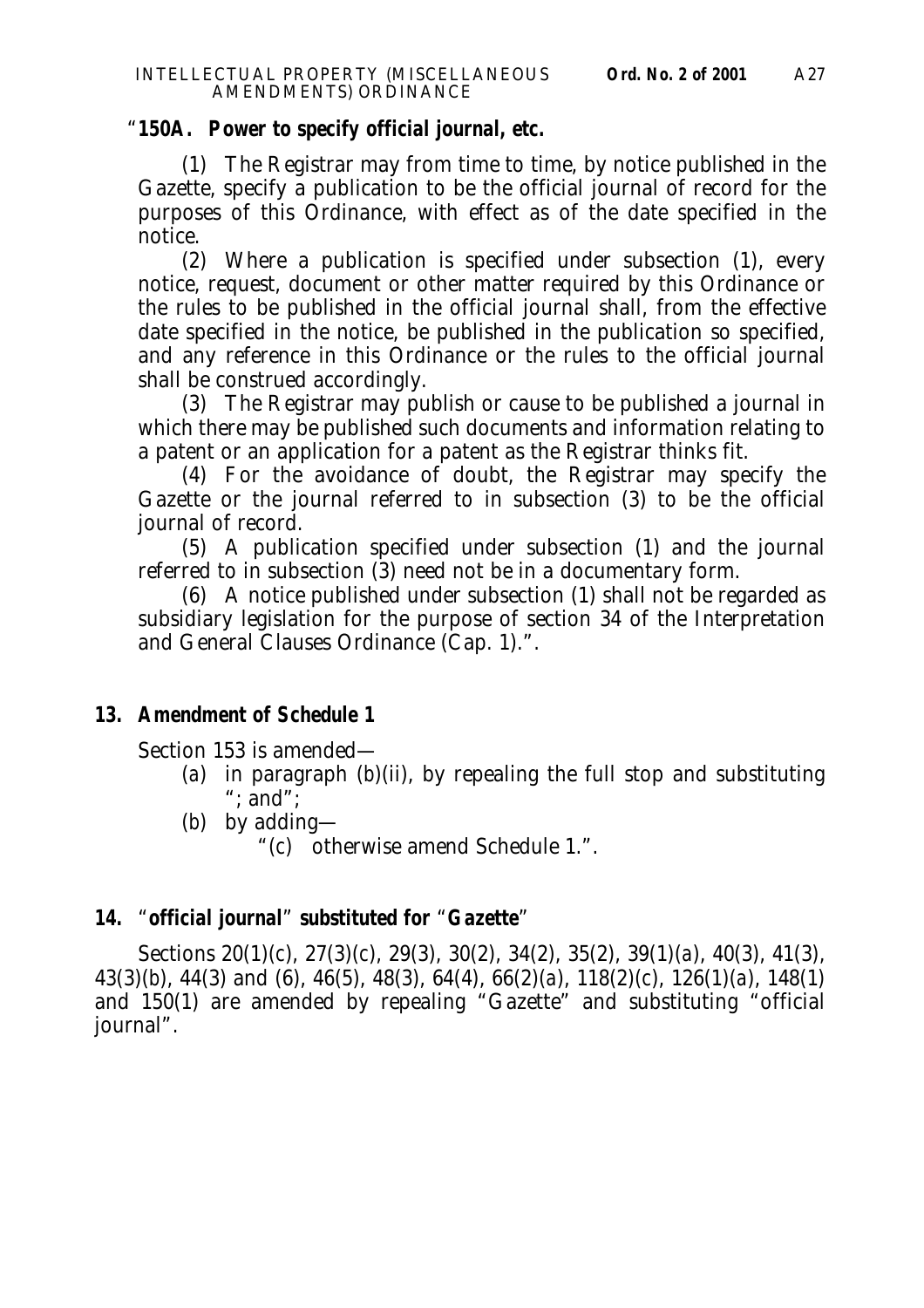## **Patents (Designation of Patent Offices) Notice**

## **15. Interpretation**

Section 2 of the Patents (Designation of Patent Offices) Notice (Cap. 514 sub. leg.) is amended—

- (*a*) by repealing the definition of "Chinese Patent Office";
- (*b*) by adding—
	- " "State Intellectual Property Office" (國家知識產權局) means the State Intellectual Property Office established under the laws of the People's Republic of China the functions of which include the granting of patents for inventions;".

## **16. Designation of patent offices**

Section 3 is amended by repealing "Chinese Patent Office" and substituting "State Intellectual Property Office".

# **Patents (General) Rules**

## **17. Interpretation**

Section 2(1) of the Patents (General) Rules (Cap. 514 sub. leg.) is amended—

(*a*) by repealing the definition of "Chinese Patent Office";

(*b*) by adding—

" "State Intellectual Property Office" (國家知識產權局) means the State Intellectual Property Office established under the laws of the People's Republic of China the functions of which include the granting of patents for inventions;".

## **18.** "**State Intellectual Property Office**" **substituted for** "**Chinese Patent Office**"

Sections 8(2)(*d* )(v), 15(1)(*c*) and (2)(*a*), 36(*a*), 54(*a*) and 78(1) are amended by repealing "Chinese Patent Office" wherever it appears and substituting "State Intellectual Property Office".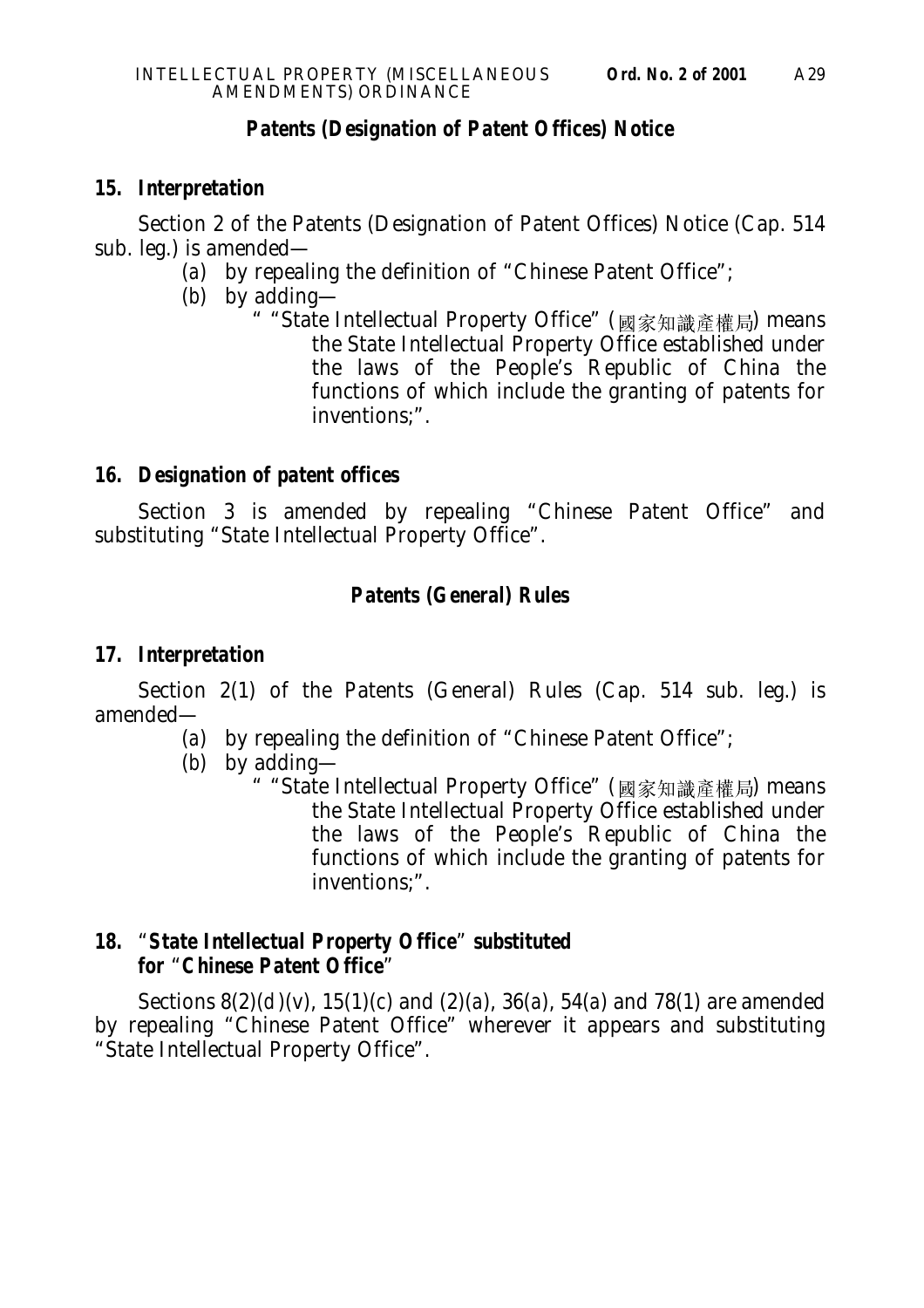#### **19.** "**official journal**" **substituted for** "**Gazette**"

Sections 31(5), 34(4), 40(1), 48(3), 88(1)(*c*)(iii) and 93(2) and paragraph  $2(4)(c)$  of Schedule 1 are amended by repealing "Gazette" and substituting "official journal".

# PART II

REGISTERED DESIGNS ORDINANCE AND ITS SUBSIDIARY LEGISLATION

# **Registered Designs Ordinance**

#### **20. Interpretation**

Section 2(1) of the Registered Designs Ordinance (Cap. 522) is amended by adding—

" "official journal" (官方公報) means the publication for the time being specified under section 84A as the official journal of record;".

## **21. Priority right**

Section 15(1) is amended—

- (*a*) by repealing "or his successor in title";
- (b) by adding ", or his successor in title," after "member".

## **22. Costs and expenses in proceedings before court**

Section 62(1) is amended by repealing everything between "reasonable" and the full stop.

# **23. Hours of business and business days**

Section 71 is amended—

- (*a*) in subsection (1), by adding "and the days that are business days for that purpose" after "Ordinance";
- (*b*) in subsection (2), by repealing "following" where it twice appears.

# **24. Registrar may specify forms to be used**

Section 84 is amended by adding—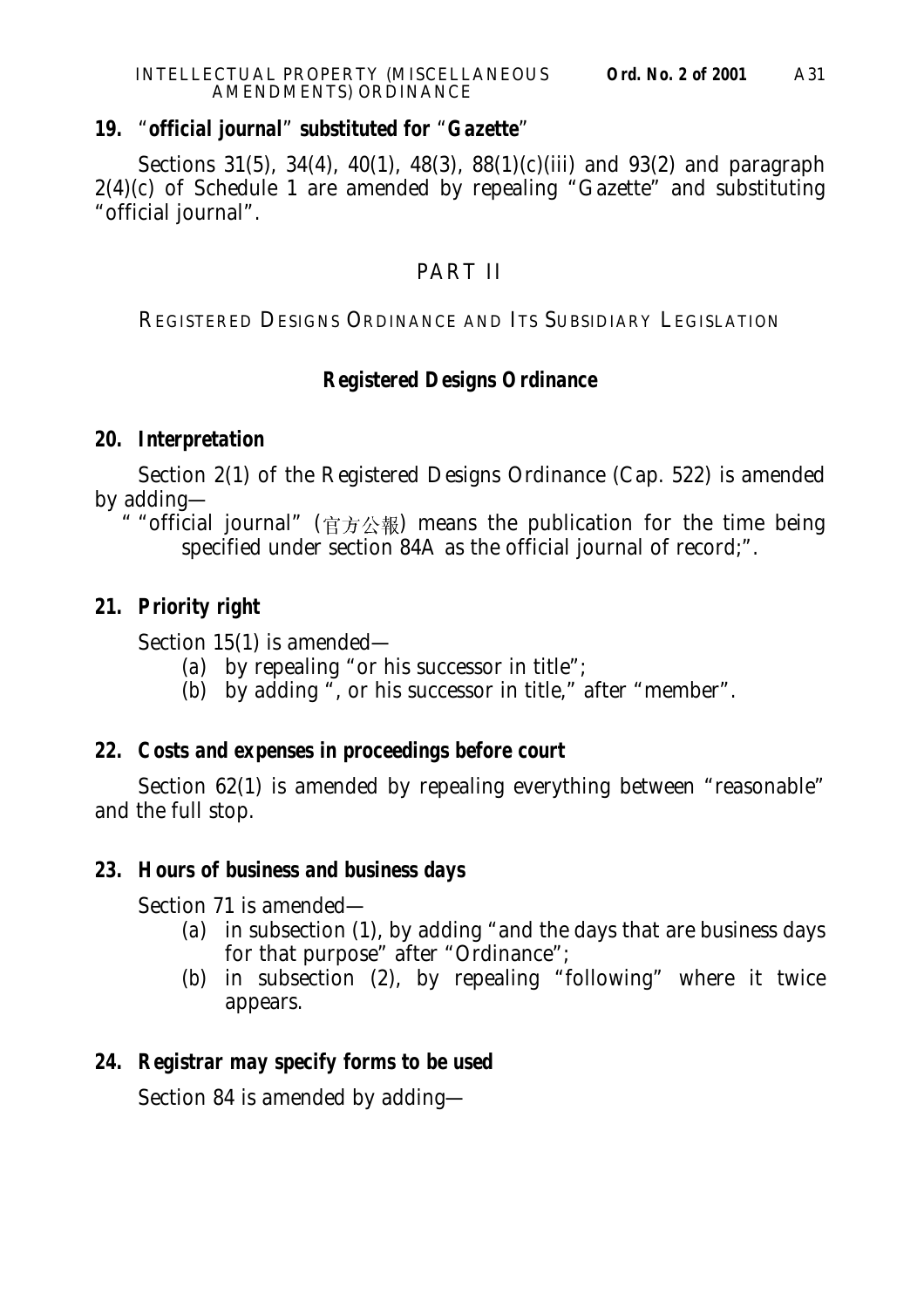"(3) A notice published under subsection (1) shall not be regarded as subsidiary legislation for the purpose of section 34 of the Interpretation and General Clauses Ordinance (Cap. 1).".

### **25. Section added**

The following is added before Part VIII—

#### "**84A. Power to specify official journal, etc.**

(1) The Registrar may from time to time, by notice published in the Gazette, specify a publication to be the official journal of record for the purposes of this Ordinance, with effect as of the date specified in the notice.

(2) Where a publication is specified under subsection (1), every notice, request, document or other matter required by this Ordinance or the rules to be published in the official journal shall, from the effective date specified in the notice, be published in the publication so specified, and any reference in this Ordinance or the rules to the official journal shall be construed accordingly.

(3) The Registrar may publish or cause to be published a journal in which there may be published such documents and information relating to a registered design or an application for registration as the Registrar thinks fit.

(4) For the avoidance of doubt, the Registrar may specify the Gazette or the journal referred to in subsection (3) to be the official journal of record.

(5) A publication specified under subsection (1) and the journal referred to in subsection (3) need not be in a documentary form.

(6) A notice published under subsection (1) shall not be regarded as subsidiary legislation for the purpose of section 34 of the Interpretation and General Clauses Ordinance (Cap. 1).".

## **26.** "**official journal**" **substituted for** "**Gazette**"

Sections 25(*d*), 71(1) and 84(1) are amended by repealing "Gazette" and substituting "official journal".